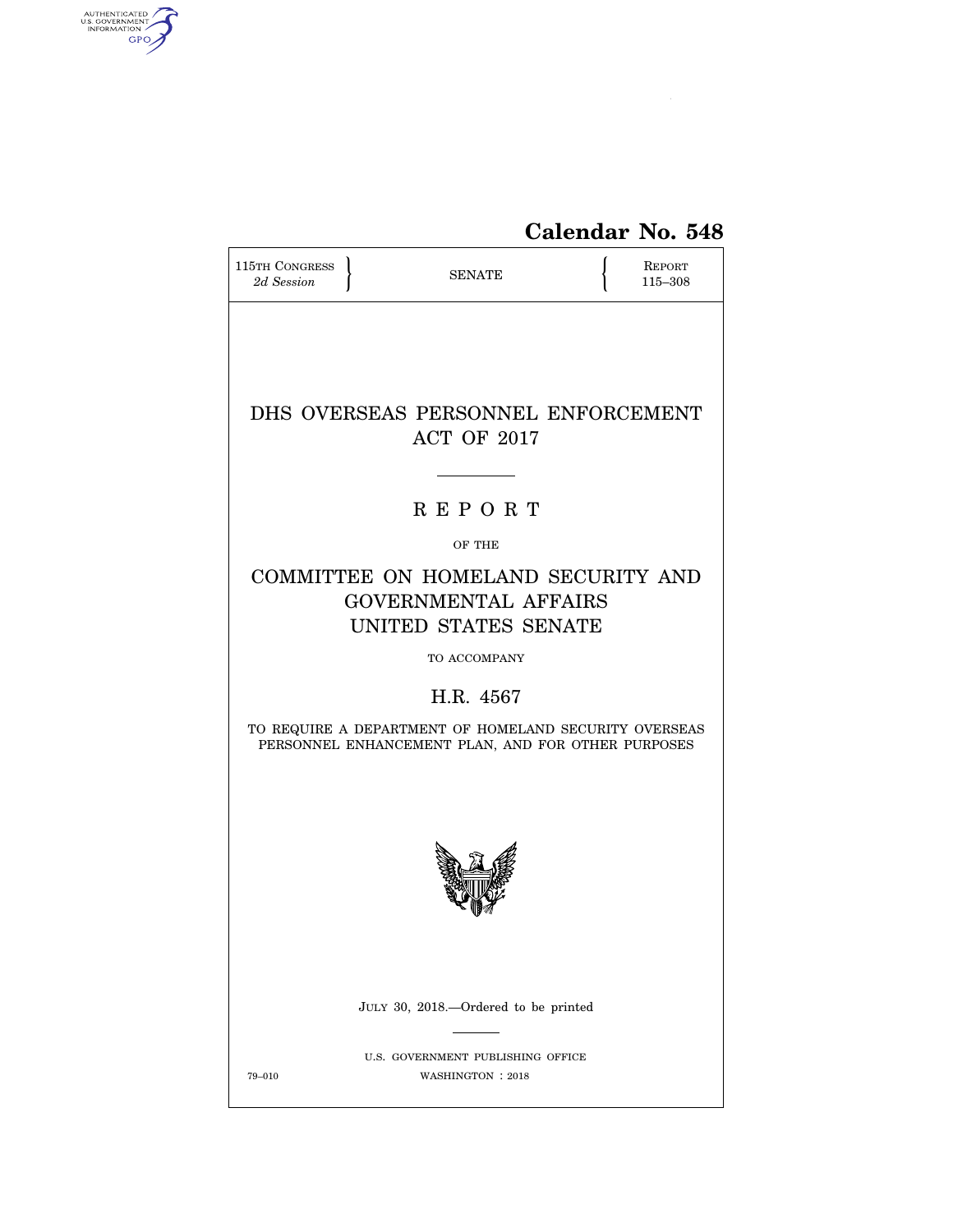### COMMITTEE ON HOMELAND SECURITY AND GOVERNMENTAL AFFAIRS

RON JOHNSON, Wisconsin, *Chairman* 

JOHN MCCAIN, Arizona ROB PORTMAN, Ohio RAND PAUL, Kentucky JAMES LANKFORD, Oklahoma MICHAEL B. ENZI, Wyoming JOHN HOEVEN, North Dakota STEVE DAINES, Montana

CLAIRE MCCASKILL, Missouri THOMAS R. CARPER, Delaware HEIDI HEITKAMP, North Dakota GARY C. PETERS, Michigan MAGGIE HASSAN, New Hampshire KAMALA D. HARRIS, California DOUG JONES, Alabama

CHRISTOPHER R. HIXON, *Staff Director*  GABRIELLE D'ADAMO SINGER, *Chief Counsel*  MICHELLE D. WOODS, *Senior Professional Staff Member*  MARGARET E. DAUM, *Minority Staff Director*  CHARLES A. MOSKOWITZ, *Minority Senior Legislative Counsel*  SUBHASRI RAMANATHAN, *Minority Counsel*  MICHELLE M. BENECKE, *Minority Advisor*  LAURA W. KILBRIDE, *Chief Clerk*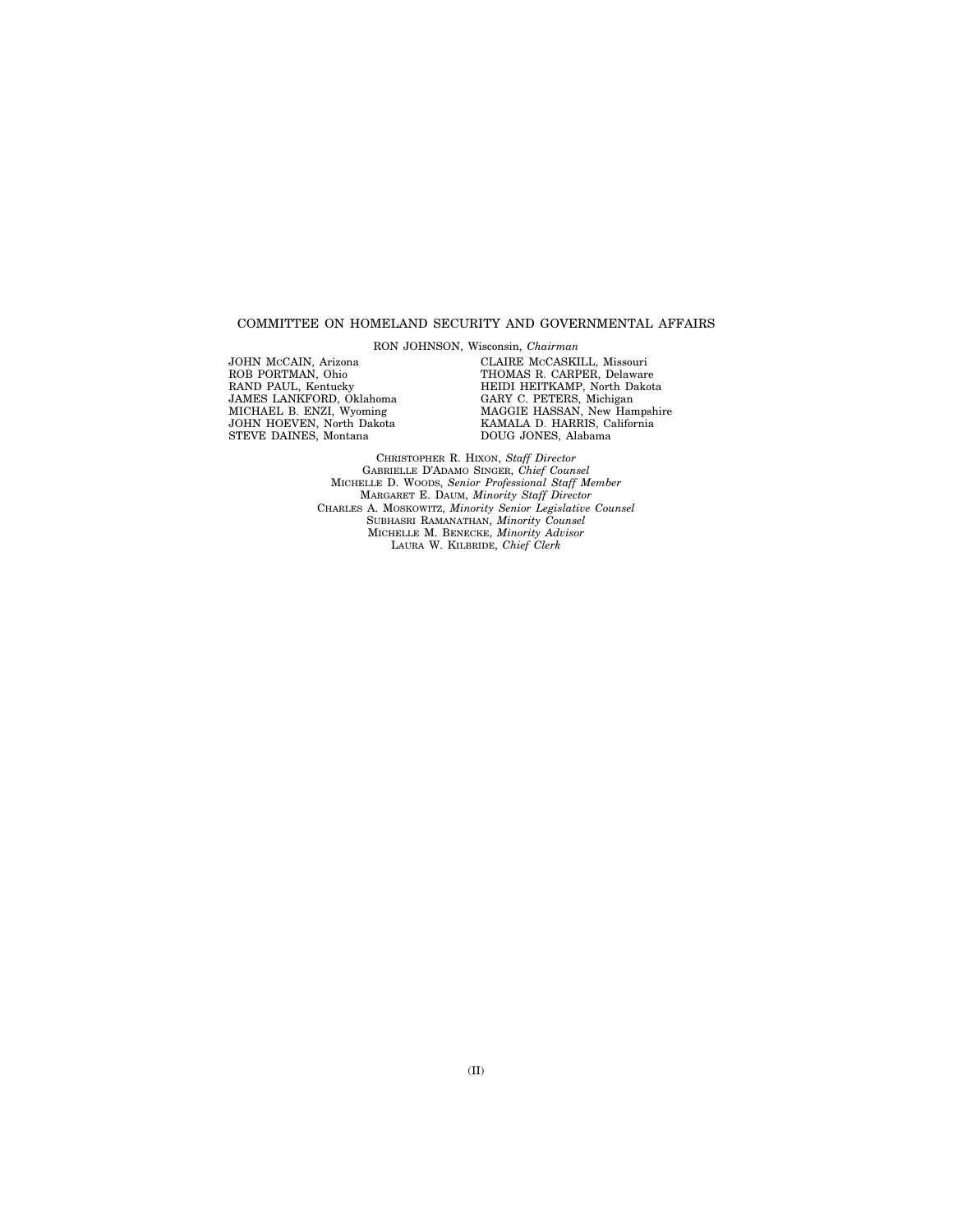# **Calendar No. 548**

| 115th CONGRESS 1 | <b>SENATE</b> | <b>REPORT</b> |
|------------------|---------------|---------------|
| 2d Session       |               | 115–308       |

## DHS OVERSEAS PERSONNEL ENFORCEMENT ACT OF 2017

## JULY 30, 2018.—Ordered to be printed

Mr. JOHNSON, from the Committee on Homeland Security and Governmental Affairs, submitted the following

## R E P O R T

#### [To accompany H.R. 4567]

#### [Including cost estimate of the Congressional Budget Office]

The Committee on Homeland Security and Governmental Affairs, to which was referred the bill (H.R. 4567) to require a Department of Homeland Security overseas personnel enhancement plan, and for other purposes, having considered the same, reports favorably thereon without amendment and recommends that the bill do pass.

## **CONTENTS**

## I. PURPOSE AND SUMMARY

H.R. 4567, the DHS Overseas Personnel Enhancement Act of 2017, requires the Department of Homeland Security (DHS or the Department) to provide Congress with a briefing within 90 days of submitting its comprehensive multi-year strategy on DHS's overseas personnel deployments, and every 180 days thereafter. Among other things, DHS is required to brief Congress on any barriers impeding information sharing and collaboration across DHS components and stakeholder entities to advance its counterterrorism mission. Within 90 days of the first overseas personnel briefing, the Act requires the Department to submit to Congress a plan to improve the effectiveness of personnel located at foreign locations.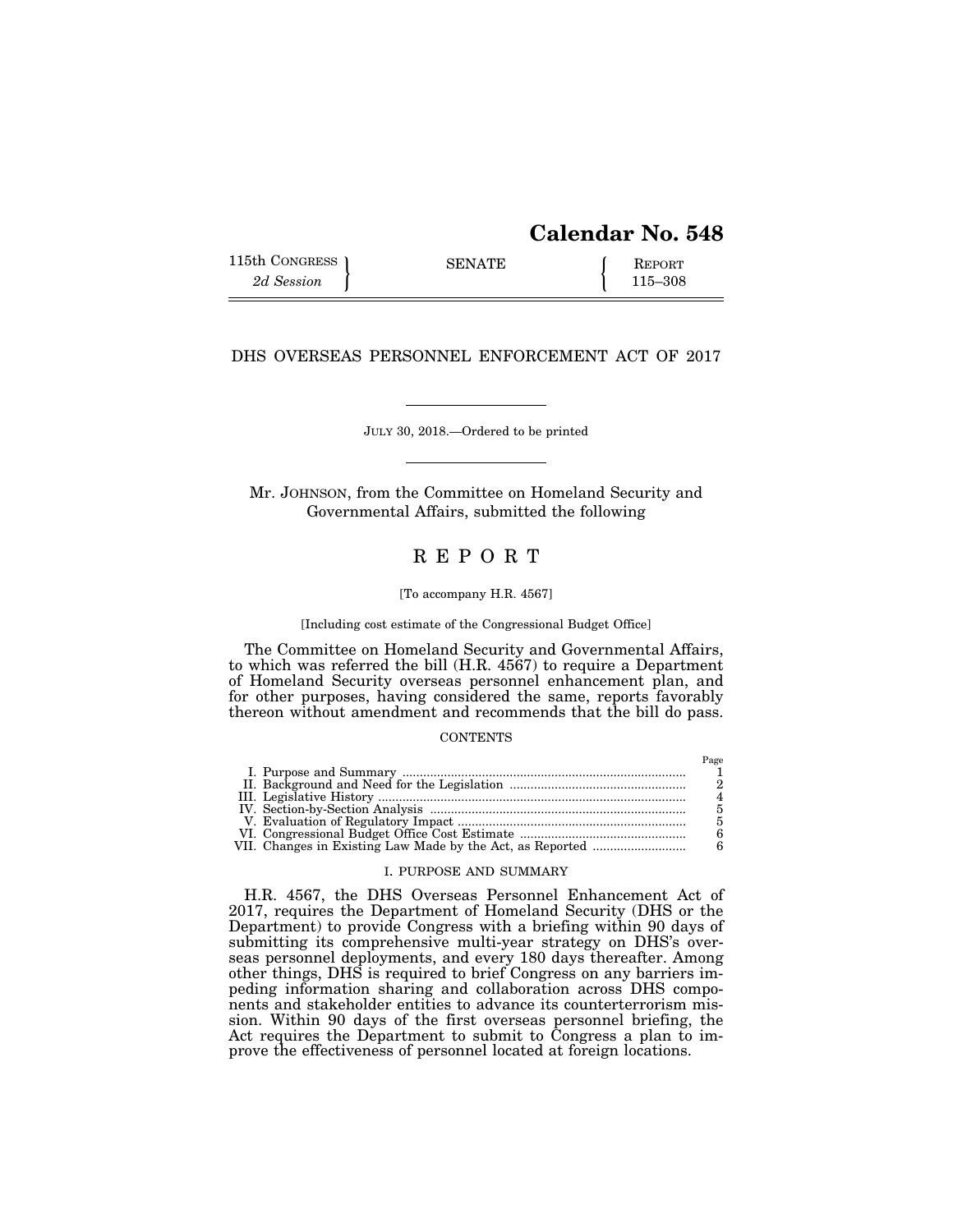### II. BACKGROUND AND THE NEED FOR LEGISLATION

Protecting the homeland against threats posed by international terrorist groups and transnational criminal organizations requires efficient and effective management of the nation's homeland security resources. Because many threats to the homeland originate overseas, DHS works closely with international partners and deploys personnel and resources to foreign locations to interdict potential security threats at the earliest possible point.1 Overseas personnel are often responsible for sharing information with foreign and domestic partners, and establishing partnerships with foreign allies to prevent the spread of terrorist and other criminal activity to the homeland.2 As of December 2017, the Department had an estimated 2,000 personnel deployed to over 70 countries.3

The Department's global reach advances its counterterrorism mission by preventing nefarious actors from entering the country.4 While stationed overseas, DHS personnel engage in a range of programs and activities in fulfillment of its counterterrorism, trade and travel missions.5 Specifically, DHS components, including the Customs and Border Protection (CBP), Immigration and Customs Enforcement (ICE), Transportation Security Administration, and Customs and Immigration Services, deploy personnel abroad to engage in interdiction and criminal investigation activities.6

DHS's overseas activities have led to the denial of the entry of known or suspected terrorists, seizure of drugs, interdiction of narcotics, and disruption of human smuggling rings.7 Among DHS components, CBP deploys the largest number of personnel, approximately 1,000, to overseas locations for the purposes of screening and vetting passengers at airports, conducting inspections of U.S. bound cargo shipments, and training foreign customs officials at international airports to institute screening procedures consistent with those used by U.S. customs officials.<sup>8</sup> Through its Immigration Advisory Program, CBP identifies "high-risk" travelers prior to boarding U.S.-bound flights.9 In Fiscal Year 2015, the program prevented ''8,100 known or suspected terrorists, or individuals with connections to known or suspected terrorists'' from boarding U.S. bound flights.10

toms-border-patrol.html."<br>"Fact Sheet: DHS's International Footprint, supra note 1.<br>"Fld.; U.S. Gov't Accountability Office, GAO–13–681, Combating Terrorism: DHS Should Take<br>Action to Better Ensure Resources Abroad Align w

https://www.gao.gov/assets/660/658132.pdf; GAO–17–216, supra note 1 at 1.<br><sup>6 F</sup>act Sheet: DHS's International Footprint, supra note 1; GAO–13–681, Combating Terrorism:<br>DHS Should Take Action to Better Ensure Resources Abro

5; GAO-17-216, supra note 1.<br>
<sup>7</sup>GAO-17-216, supra note 5 at 13-14; GAO-17-216, supra note 1 at 1.<br>
<sup>8</sup>Ron Nixon, *supra* note 3; GAO-13-681, *supra* note 1, at 11-13; GAO-17-216, *supra* note 5 at 21–22. 9GAO–17–216, *supra* note 1 at 2,6. 10 *Id.* 

<sup>1</sup>*The Office of International Engagement*, Dep't of Homeland Sec. (July 24, 2018), https:// www.dhs.gov/office-international-affairs; *International Engagement*, Dep't of Homeland Sec., https://www.dhs.gov/topic/international-engagement; U.S. Gov't Accountability Office, GAO–17–<br>216, *Border Security: CBP Aims to Prevent High-Risk Travelers from Boarding U.S.-Bound.*<br>Flights but Needs to Evaluate Program

www.gao.gov/products/GAO-17-216.<br><sup>2</sup>*Fact Sheet: DHS's International Footprint, supra note 1; International Engagement, supra* note 1.

<sup>&</sup>lt;sup>3</sup> Ron Nixon, *Homeland Security Goes Abroad. Not Everyone is Grateful.*, N.Y. Times (Dec. 26, 2017), *available at* https://www.nytimes.com/2017/12/26/world/americas/homeland-security-cus-<br>toms-border-patrol.html.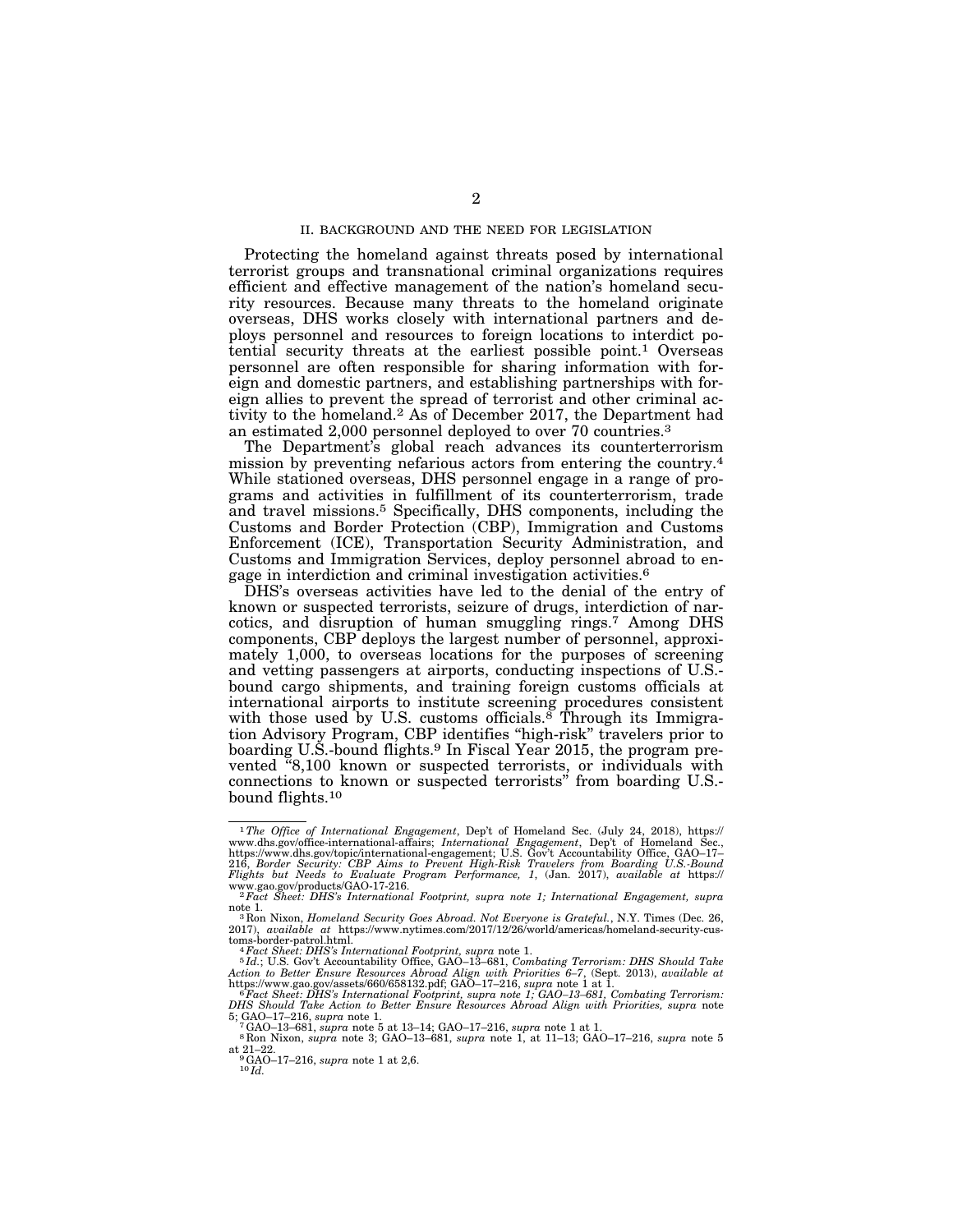For its part, ICE's Homeland Security Investigations (HSI) division deploys nearly 300 investigators to 50 countries.<sup>11</sup> HSI advances the Department's mission overseas by coordinating with foreign counterparts on investigations, interdicting transnational criminal organizations seeking to smuggle drugs, traffic humans and wildlife, and building international outreach and training partnerships.12 HSI's International Operations Division is responsible for executing a number of activities and programs.<sup>13</sup> For instance, within its Transnational Criminal Investigative Units, HSI investigators work on teams with foreign law enforcement officials.14 The Visa Security Program (VSP) deploys HSI special agents to U.S. embassies determined to be high-risk to advise Department of State consular officers.15 Through the VSP, HSI investigators advance DHS's counterterrorism mission by screening visa applications and making recommendations to consular officers regarding visa refusal and revocations.16

While DHS's overseas functions are critical to achieving its counterterrorism mission and protecting the homeland, questions have been raised about the effectiveness of the programs and the activities supported by the deployment and use of personnel stationed abroad.17 According to a 2017 report by the U.S. Government Accountability Office (GAO), although CBP's pre-departure programs have resulted in the identification and interdiction of high-risk travelers, "CBP has not fully evaluated the overall effectiveness of these programs using performance measures and baselines." <sup>18</sup> DHS concurred with  $\tilde{G}AO$ 's recommendation to develop and implement performance measures, including the establishment of performance baselines, as a means of assessing the effectiveness of its programs.19 DHS has created a working group comprised of individuals from each of its pre-departure programs to address this recommendation.20 However, the recommendation has not been fully addressed.<sup>21</sup> Absent appropriate measures, CBP and relevant stakeholders cannot assess whether pre-departure programs are achieving their intended goals.

In the Explanatory Statement accompanying the Homeland Security Appropriations bill for Fiscal Year 2018, the Senate Committee on Appropriations encouraged HSI to prioritize its efforts to collaborate with CBP on investigations supporting trade enforcement activities.22 In doing so, HSI will be better positioned to assess the cost and benefits of expanding its overseas investigative activi-

<sup>11</sup> *International Operations*, U.S. Immigration and Customs Enforcement, https://www.ice.gov/ international-operations#wcm-survey-target-id; U.S. Immigration and Customs Enforcement, Dep't of Homeland Sec., *Budget Overview* (Feb. 27, 2018), *available at* https://www.dhs.gov/sites/

default/files/publications/U.S.%20Immigration%20and%20Customs%20Enforcement.pdf. 12 *International Operations, supra* note 11. 13 *Id.* <sup>14</sup> *Id.* <sup>15</sup> *Id.* <sup>16</sup> *Id.* 17GAO–17–216, *Border Security: CBP Aims to Prevent High-Risk Travelers from Boarding* 

U.S. Bound Flights but Needs to Evaluate Program Performance 24, 35–36, supra note 1.<br>  $^{18}$ Id.<br>  $^{19}$ Id.<br>  $^{20}$ Id.<br>  $^{21}$ Id.<br>  $^{22}$ S. Comm. on Appropriations, Explanatory Statement for the Homeland Security Appropri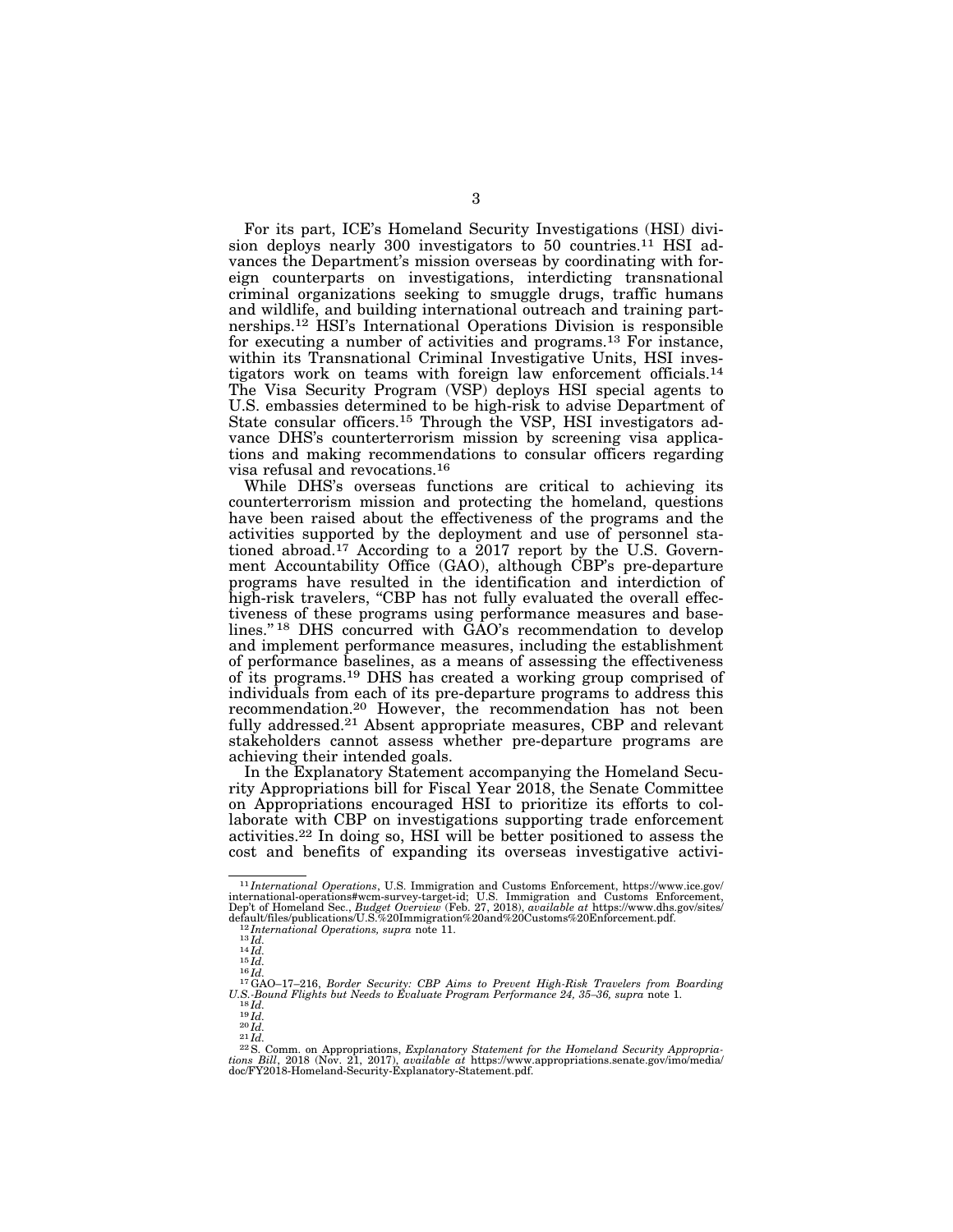ties.23 The Senate Committee on Appropriations acknowledged the importance of impeding the flow of individuals posing a threat and illicit contraband, but encouraged HSI to continue reviewing the cost and benefit of overseas agents, noting that ''the annual cost of an overseas agent can be four times the cost of an agent deployed domestically.'' 24

Oversight of DHS's international counterterrorism programs has raised questions about the need for additional overseas personnel.25 Specially, during a September 2017 hearing before the House Committee on Homeland Security's Subcommittee on Transportation and Protective Security, Mr. Anthony Reardon, National President of the National Treasury Employees Union, expressed concerns with the Department's proposal to increase the number of CBP personnel stationed abroad in support of the Department's efforts to expand its Preclearance Program citing "critical staffing shortages at the nation's ports of entry.'' 26

DHS should deploy its personnel and resources in a manner that is consistent with the nation's homeland security priorities. In January 2017, the President issued a series of Executive Orders aimed at stemming the flow of illegal entrants along the U.S. border with Mexico.27 Under these Executive Orders, CBP and ICE, DHS components with large international footprints, are to execute hiring plans that would significantly increase the number of Border Patrol and ICE agents.<sup>28</sup> As the Department develops its staffing models and budget requests for its international programs, consideration should be given to whether proposed staffing increases advance current homeland security priorities and provide intended security benefits.29

This Act provides transparency into the use and effectiveness of overseas personnel. Specifically, the briefing and plan required by this Act will enable Congress to hold the Department accountable for ensuring that the costs associated with overseas personnel do not outweigh the derived security benefits.

#### III. LEGISLATIVE HISTORY

Representative John Katko (R–NY) introduced H.R. 4567, the DHS Overseas Personnel Enhancement Act, on December 6, 2017. The Act passed the House unanimously on January 10, 2018, and

<sup>&</sup>lt;sup>23</sup> *Id.*<br><sup>25</sup> *Raising the Standard: DHS's Efforts to Improve Aviation Security around the Globe*, Hear-<br>ing before the Subcomm. on Transp. & Protective Sec. of the H. Comm. on Homeland Sec. (Sept. 26, 2017), available at https://docs.house.gov/meetings/HM/HM07/20170926/106421/HMTG-115-<br>HM07-Transcript-20170926.pdf; *Securing Air Cargo: Industry Perspectives*, Hearing before the<br>Subcomm. on Transp. & Protective Sec. available at https://homeland.house.gov/hearing/securing-air-cargo-industry-perspectives/; *The*<br>Future of the Transportation Security Administration, Hearing before the Subcomm. on Transp.<br>& Protective Sec. of the H. Comm land.house.gov/hearing/future-transportation-security-administration/; *Examining TSA's Global*<br>Efforts to Protect the Homeland from Aviation Threats and Enhance Security at Last Point of<br>Departure Airports, Hearing before on Homeland Sec. (Dec. 8, 2015), available at https://www.tsa.gov/news/testimony/2015/12/08/tes-<br>timony-hearing-%E2%80%9Cexamining-tsas-global-efforts-protect-homeland.<br><sup>26</sup> Raising *the Standard: DHS's Efforts to Improve* 

ing before the Subcomm. on Transp. & Protective Sec. of the H. Comm. on Homeland Sec., *supra* 

 $27$  Exec. Order No. 13,767, 82 Fed. Reg. 8793 (Jan. 2017); Exec. Order No. 13,768, 82 Fed. Reg. 8799 (Jan. 2017). 28 Exec. Order No. 13,767, *supra* note 27; Exec. Order No. 13,768, *supra* note 27. 29 Exec. Order No. 13,767, *supra* note 27; Exec. Order No. 13,768, *supra* note 27.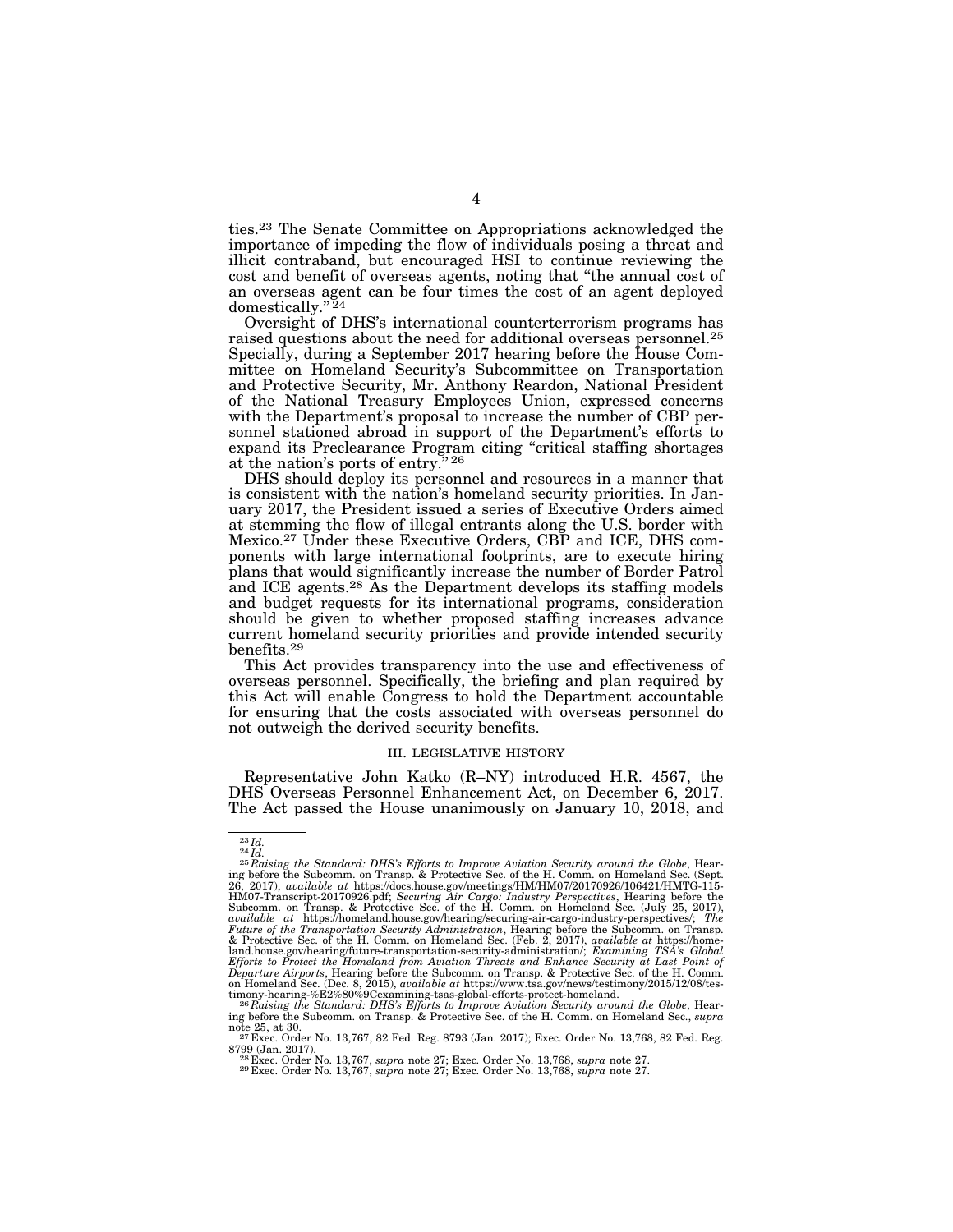was referred to the Committee on Homeland Security and Governmental Affairs.

The Committee considered H.R. 4567 at a business meeting on June 13, 2018. The Committee reported the Act favorably by voice vote en bloc. Senators present for the vote were Johnson, Portman, Lankford, Enzi, McCaskill, Carper, Peters, Hassan, Harris, and Jones.

### IV. SECTION-BY-SECTION ANALYSIS OF THE ACT, AS REPORTED

#### *Section 1. Short title*

This section provides the short title of Act, the ''DHS Overseas Personnel Enhancement Act of 2017.''

#### *Section 2. Overseas personnel briefing*

Subsection (a) requires the Secretary of the DHS to brief Congress regarding personnel stationed abroad. The first briefing is to occur 90 days after the submission of the strategy required under section 1910 of the National Defense Authorization Act for Fiscal Year 2017, P.L. 114–328. Subsequent briefings are to be provided to the aforementioned Committees every 180 days.

Subsection (b) specifies the content requirements for the briefing in subsection (a). The briefing is to include information on the types of overseas positions, including how the geographical and regional locations and position-specific training provided to overseas personnel support the Department's counterterrorism mission. The briefing is also to include information on the challenges impeding the sharing of counterterrorism information between DHS personnel at foreign locations and DHS personnel within the United States. The subsection also requires the Department to provide a status update on the implementation of the strategy in subsection (a) and the enhancement plan discussed under section 3.

## *Section 3. Overseas personnel enhancement plan*

Subsection (a) requires the Secretary, within 90 days of the first briefing required in section 2, to submit to Congress an effectiveness enhancement plan for DHS overseas personnel.

Subsection (b) outlines the contents required to be included within the plan. The plan is to include proposals to improve foreign partner capacity development; the use of threat information to redeploy personnel; enhance coordination with partners, including DHS entities within the U.S. and foreign partners; and practices for preventing counter-espionage activities.

#### *Section 4. Termination*

This section sunsets the briefing required under section 2 of this Act 4 years after the submission of the strategy required in Public Law Number 114–328.

#### V. EVALUATION OF REGULATORY IMPACT

Pursuant to the requirements of paragraph 11(b) of rule XXVI of the Standing Rules of the Senate, the Committee has considered the regulatory impact of this Act and determined that the Act will have no regulatory impact within the meaning of the rules. The Committee agrees with the Congressional Budget Office's state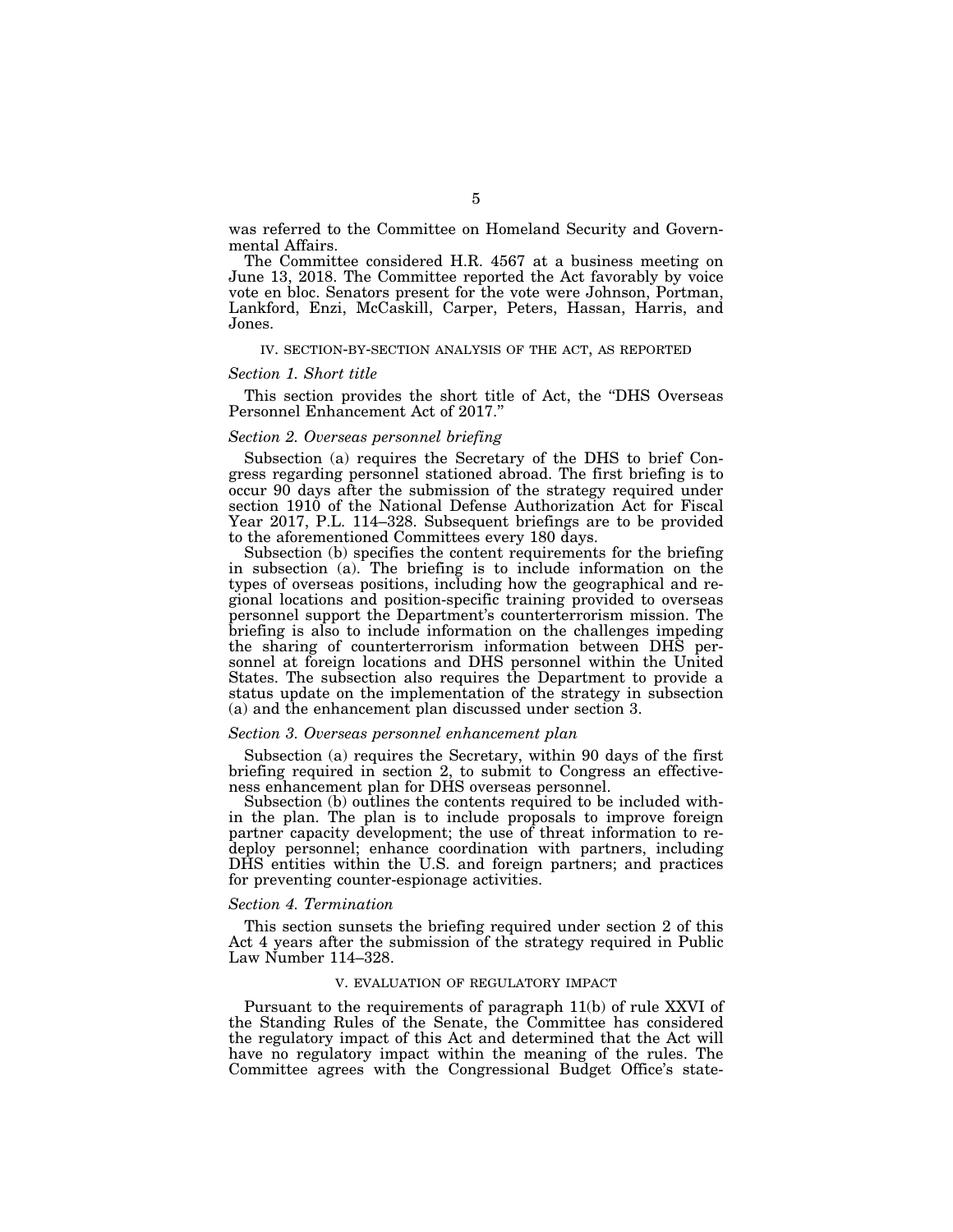ment that the Act contains no intergovernmental or private-sector mandates as defined in the Unfunded Mandates Reform Act (UMRA) and would impose no costs on state, local, or tribal governments.

#### VI. CONGRESSIONAL BUDGET OFFICE COST ESTIMATE

### U.S. CONGRESS, CONGRESSIONAL BUDGET OFFICE, *Washington, DC, June 22, 2018.*

Hon. RON JOHNSON, *Chairman, Committee on Homeland Security and Governmental Affairs, U.S. Senate, Washington, DC.* 

DEAR MR. CHAIRMAN: The Congressional Budget Office has prepared the enclosed cost estimate for H.R. 4567, the DHS Overseas Personnel Enhancement Act of 2017.

If you wish further details on this estimate, we will be pleased to provide them. The CBO staff contact is Mark Grabowicz.

Sincerely,

KEITH HALL, *Director.* 

Enclosure.

#### *H.R. 4567—DHS Overseas Personnel Enhancement Act of 2017*

H.R. 4567 would require the Department of Homeland Security (DHS) to devise a plan to improve the effectiveness of DHS personnel who are stationed at foreign locations. The act also would require DHS—about twice a year over the next four years—to provide briefings to the Congress on department personnel with primary duties outside the United States. Using information from DHS, CBO estimates that implementing those provisions would cost less than \$500,000 annually; such spending would be subject to the availability of appropriated funds.

Enacting H.R. 4567 would not affect direct spending or revenues; therefore, pay-as-you-go procedures do not apply.

CBO estimates that enacting H.R. 4567 would not increase net direct spending or on-budget deficits in any of the four consecutive 10-year periods beginning in 2029.

H.R. 4567 contains no intergovernmental or private-sector mandates as defined in the Unfunded Mandates Reform Act.

On January 18, 2018, CBO transmitted a cost estimate for H.R. 4567 as passed by the House of Representatives on January 10, 2018. CBO estimates of the budgetary effects of the two versions of the legislation are the same.

The CBO staff contact for this estimate is Mark Grabowicz. The estimate was reviewed by H. Samuel Papenfuss, Deputy Assistant Director for Budget Analysis.

#### VII. CHANGES IN EXISTING LAW MADE BY THE ACT, AS REPORTED

Because this legislation would not repeal or amend any provision of current law, it would not make changes in existing law within